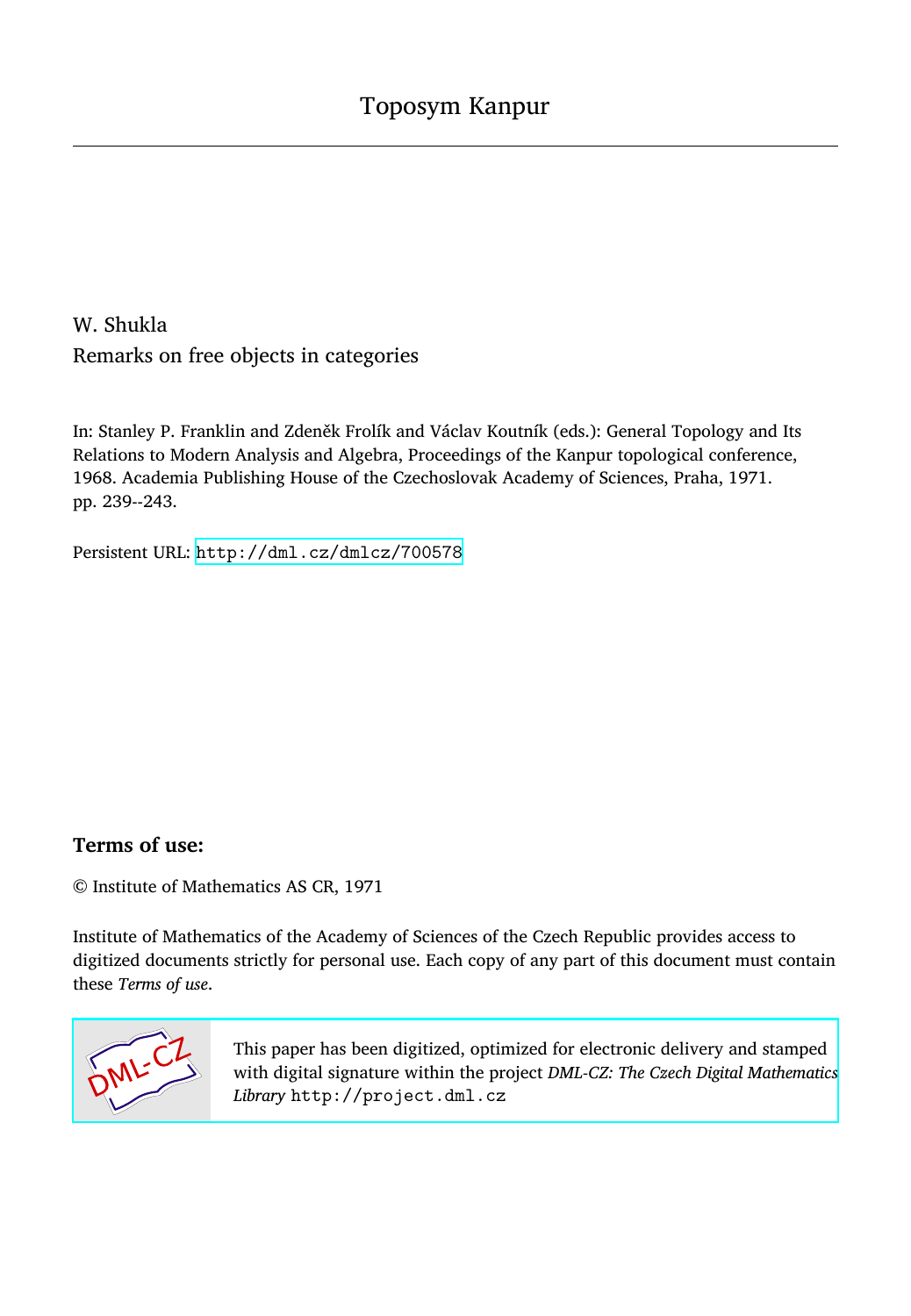## REMARKS ON FREE OBJECTS IN CATEGORIES

W. SHUKLA

Kanpur

Introduction. A free Abelian group may be defined as a coproduct of copies of the infinite cyclic group *Z* or else as an Abelian group satisfying a certain universal property. The latter approach has found an expression in the language of adjoint functors and free-object functors as adjoints to the "underlying set" functors are now well known. On the other hand, free objects are frequently seen to be the coproducts of a certain fixed object, e.g., free topological spaces (discrete spaces) are disjoint topological sums of the single-point space. The purpose of this note is to emphasize that this is no accident. We give a "coproduct-definition" of free objects and observe that this agrees with the usual "adjoint-definition" in a fairly wide class of categories. We also establish some well known results about free and projective objects. We must point out that a "coproduct-definition" has been given by Semadeni [SI]. As far as the author knows, however, no attempt was made to connect it to the "adjoint-definition".

1. Definitions. Let K be a category and let **Ens** be the category of sets and functions. A covariant functor G:  $K \rightarrow E$ ns is called a *grounding* of K (see Isbell [I1]). A faithfully grounded category is called a *concrete* category. A *universal element* for a grounding G is a pair  $(u, R)$  consisting of an object R of K and element  $u \in G(R)$ with the following property: To any object K of K and any elements  $s \in G(K)$  there is exactly one morphism  $f: R \to K$  with  $G(f) u = s$ . If  $K(R, K)$  stands for the set of all morphisms with *R* as source and *K* as target then there is a bijection  $K(R, K) \simeq$  $\sim G(K)$ ; it is known that this is a natural equivalence. If **K** is concrete and the faithful grounding  $G: K \to Ens$  has an adjoint  $F: Ens \to K$  we say that F is a free-object *functor.* Explicit reference to G is avoided; we say free objects rather than G-free

objects and define *F(X)* to be *free* on the set *X*. To say that *F* is adjoint to *G*, of  $\begin{array}{cc} x & \xrightarrow{\xi} & \xrightarrow{\xi} & \xrightarrow{\xi} & \xrightarrow{\xi} & \xrightarrow{\xi} \end{array}$ course, means that to any set *X* there is an object  $F(X)$  in **K** and a function  $\xi: X \rightarrow$  $\rightarrow$  G F(X) such that given any function  $f: X \to G(A)$  for an object A of K there is a unique morphism  $h: F(X) \to A$  making the following diagram commutative

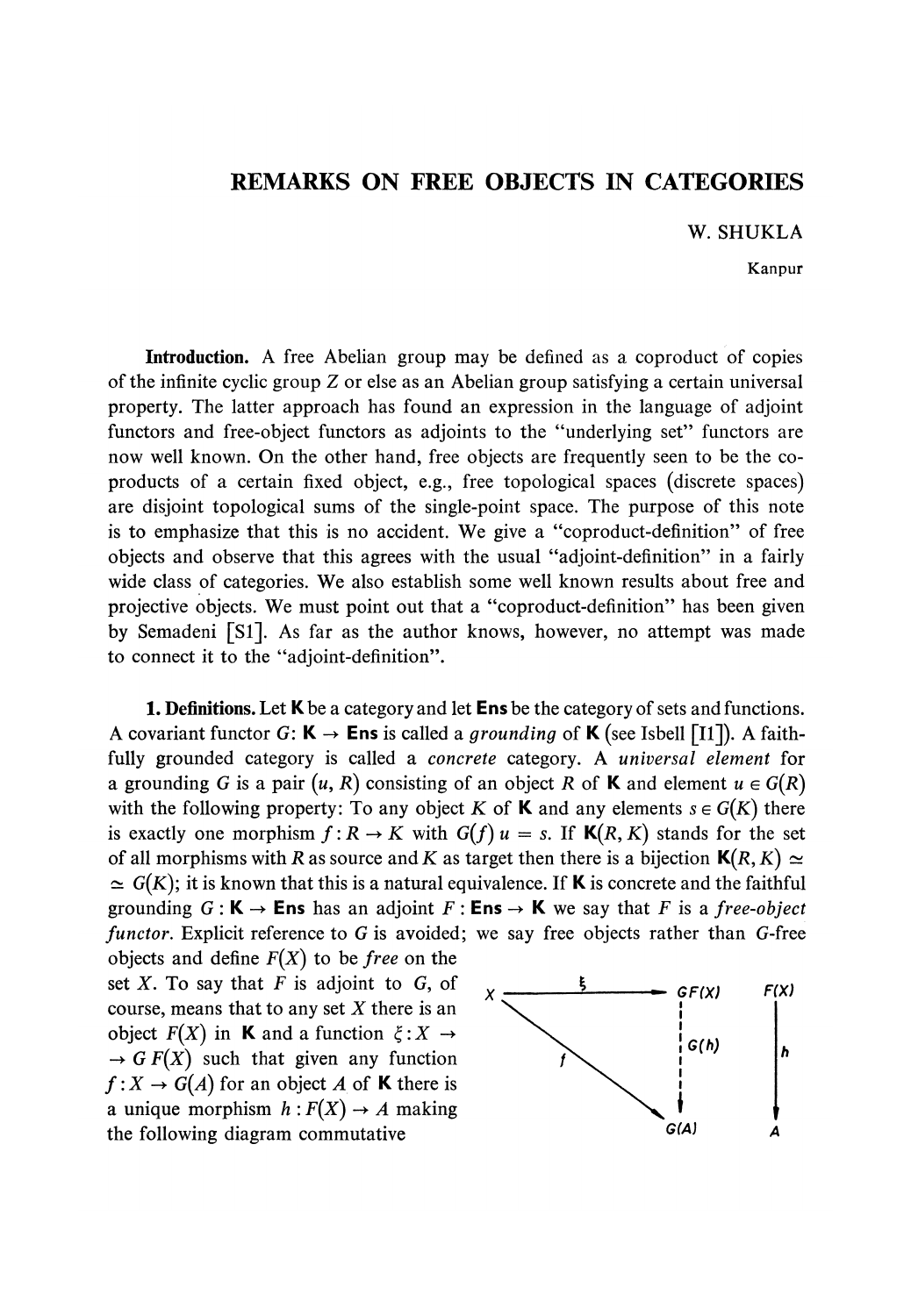Henceforward **K** will stand for a concrete category,  $G:$  **Ens**  $\rightarrow$  **K** its faithful grounding and *F* will denote the free-object functor. The single-point set will be denoted by a star. For a set  $X$ ,  $|X|$  denotes its cardinality. The covariant hom functor, for a fixed object *A,* will be denoted by *hA.* 

**2. Proposition.**  $G: K \rightarrow$  **Ens** has an adjoint  $F:$  **Ens**  $\rightarrow$  **K** only if it has a universal *element.* 

Proof. Assume that *G* has an adjoint *F* and let us consider the object *F*(\*). When we recall that an element in any set is simply a function with  $*$  as its domain, fig. 1 (on putting  $\xi(*) = u$ ) reads: To any object A and to any point  $f \in G(A)$  there is a unique morphism  $h: F(*) \to A$  such that  $G(h) u = f$ . In other words,  $(u, F(*)$ is a universal element for *G.* 

**3. Definition.** If the universal element  $(u, R)$  for the faithful grounding  $G : K \rightarrow Ens$ exists, *R* is called the *universal free object* and  $u \in G(R)$  is called the *universal free element.* These terms will be abbreviated to ufo and ufel respectively*.* 

*A free object* in K is defined to be a coproduct of copies of *R.* 

*4.* Proposition. *Assume that* K *has coproducts and G has a universal element*   $(u, R)$  Then the free-object functor  $F : Ens \to K$  exists. Conversely, if the free *object functor exists then G has a universal element (u, R) and F(X) is precisely a coproduct of*  $|X|$  *copies of R.* 

Proof. Define  $F(X) = \bigoplus_{x \in X} R_x$  where each  $R_x$  is a copy of R and let  $\xi_x : R_x \to \bigoplus_{x \in X} R_x$ be the injections. Define  $\xi : X \to G(\bigoplus R_x)$  by setting  $\xi(x) = G(\xi_x)(u_x)$  where  $u_x \in G(R)$  is the ufel  $\in G(R_x)$  is the ufel.



Next, let *A* be any object in **K** and let  $f: X \to G(A)$  be any function. Then, to  $f(x) \in$  $\in G(A)$  there is a unique morphism  $f_x: R_x \to A$  with  $G(f_x)(u_x) = f(x)$ . Consequently there is a unique morphism  $h: \bigoplus_{x \in X} R_x \to A$  with  $h\xi_x = f_x$ . Then  $G(h)\xi(x) = G(h)$ .  $G(\xi_x)(u_x) = G(h\xi_x)(u_x) = G(f_x)(u_x) = f(x)$  so that  $G(h)\xi = f$ . Thus F is adjoint to *G.* The converse follows from proposition 2 and the facts that *F* preserves coproducts and a set X is a coproduct of  $|X|$  copies of  $*$ .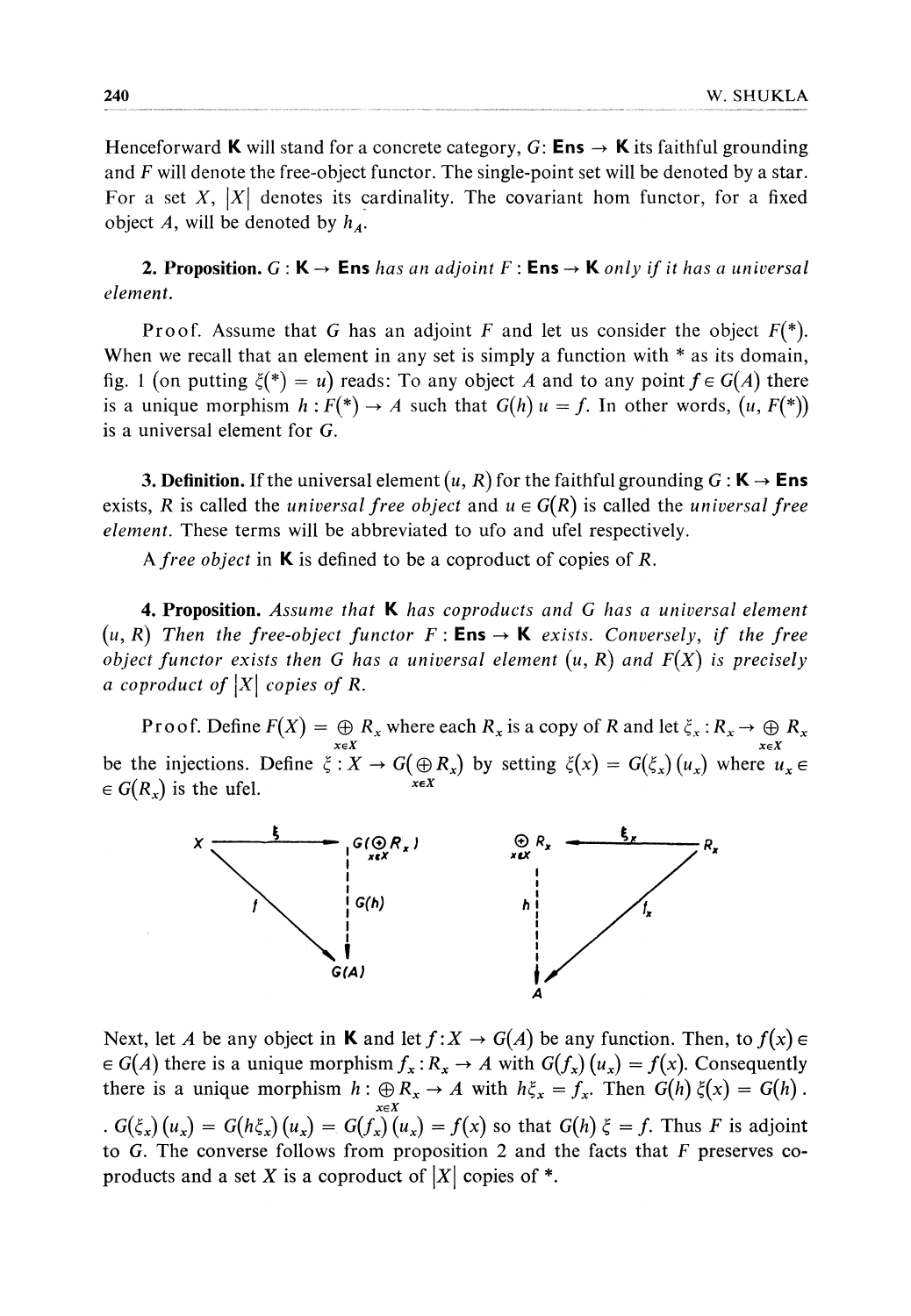5. **Definition.** We say that a morphism *e* of K is a *concrete epimorphism* if *G(e)*  is a surjection. If  $\alpha e = \beta e$  then  $G(\alpha) G(e) = G(\beta) G(e)$  so that  $G(\alpha) = G(\beta)$ . Since G is faithful,  $\alpha = \beta$  and *e* is indeed an epimorphism. An object *P* is called *projective* if for any concrete epi  $e : A \rightarrow B$  and any morphism  $\beta : P \rightarrow B$  there exists a (not necessarily unique) morphism  $\alpha$  :  $P \rightarrow A$  such that  $e\alpha = \beta$ .

**6. Proposition.** The ufo R is projective.

Proof.



Since  $G(e): G(A) \to G(B)$  is a surjection there is some element  $a \in G(A)$  with  $G(e)$   $a =$  $= G(\beta) u$ . The unique morphism  $\alpha : R \to A$  with  $G(\alpha) u = a$  exists. To see that  $e\alpha = \beta$  we recall that the bijection  $K(R, K) \simeq G(K)$  was natural. This means that the diagram



where the horizontal arrows are bijective, commutes. Corresponding to  $\beta$  in  $K(R, B)$ we picked the unique element  $G(\beta)$  *u* in  $G(B)$  and since  $G(e)$  was a surjection there existed an element  $a \in G(A)$  with  $G(e)$   $a = G(\beta)$  u;  $\alpha \in K(R, A)$  was chosen via the natural bijective arrow on the top and hence  $h_R(e)(\alpha) = \beta$  i.e.  $e\alpha = \beta$ .

**7. Proposition.** *Projective objects are closed under coproducts.* 

Proof. Let  $P_i$  be a set of projective objects and let  $\pi_i : P_i \to P$  be their coproduct. We want to show that P is also projective. For this let  $c : A \rightarrow B$  be concrete epi and let  $\beta$  :  $P \rightarrow B$  be any morphism.

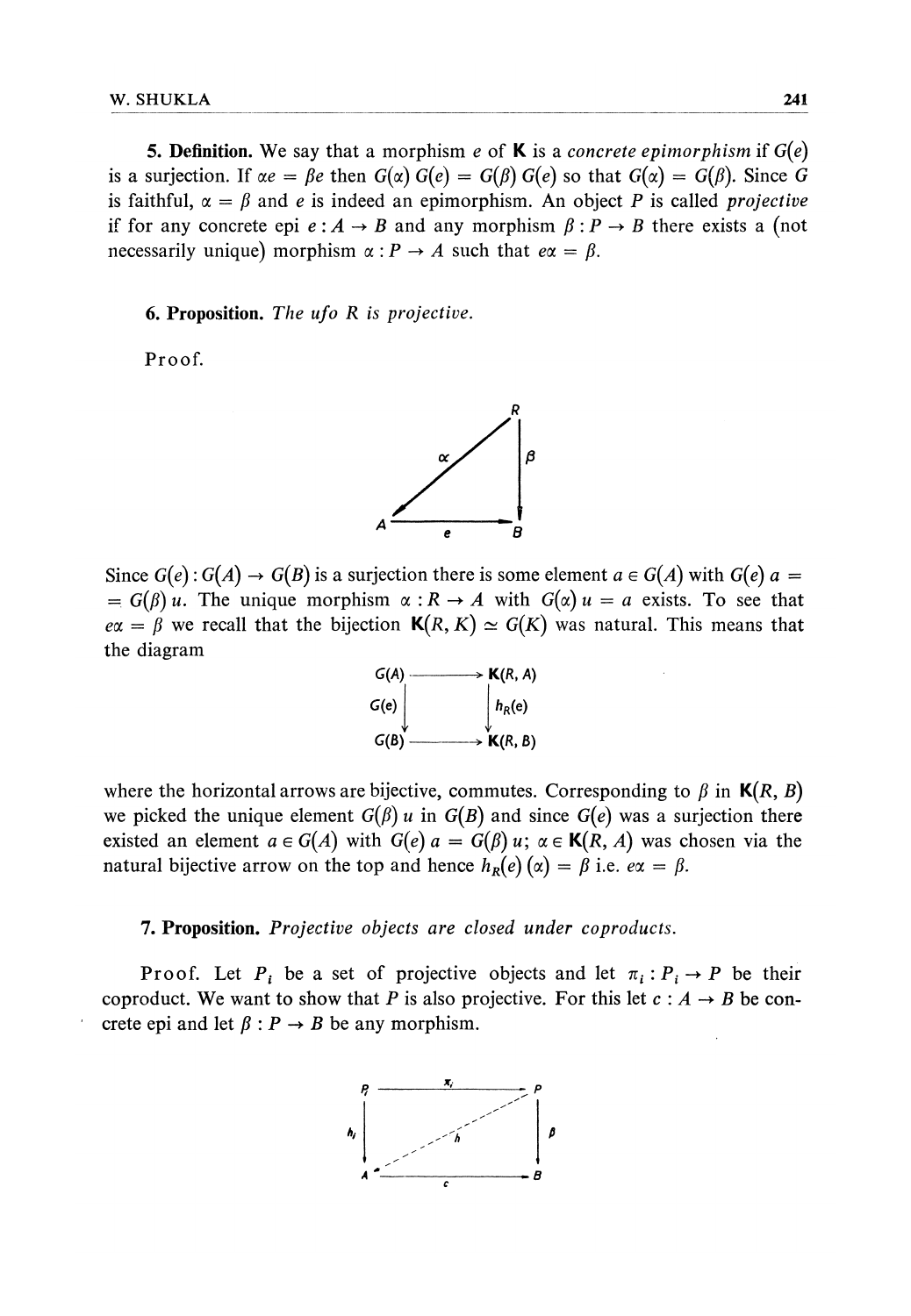Then we have morphisms  $\beta \pi_i : P_i \to B$  and since each  $P_i$  is projective, there exists morphisms  $h_i: P_i \to A$  such that  $ch_i = \beta \pi_i$  for every *i*. But then *P* being a coproduct of  $P_i$  there exists a unique  $h : P \to A$  such that  $h\pi_i = h_i$ . Then  $ch\pi_i = \beta \pi_i$  for each *i*. This implies that  $ch = \beta$  since the  $\pi_i$  are canonical injections. Therefore *P* is projective.

**8. Corollary.** *A free object is projective.* 

Proof. A free object is a coproduct of copies of the ufo.

**9. Proposition.** *For any object A there exists a free object A and a concrete epi*  $e: \overline{A} \rightarrow A$ .

Proof. Set  $\overline{A} = F G(A)$ . The following diagram



tells us that *G(e)* has a right inverse i.e. is surjective.

**10. Proposition.** *A retract of a projective object is projective.* 

Proof. Let  $\pi : P \to P'$  be a retraction i.e. there is  $p : P' \to P$  such that  $\pi p = 1_P$ . We shall show that if *P* is projective, so is *P'.* 



Let  $e : A \rightarrow B$  be a concrete epi and let  $\beta : P' \rightarrow B$  be any morphism. Then we have  $\beta \pi$ :  $P \rightarrow B$  and since *P* is projective there is  $\alpha : P \rightarrow A$  such that  $e\alpha = \beta \pi$ . Then  $e\alpha p =$  $= \beta \pi p = \beta$  and  $\alpha p : P' \to A$  is the required morphism. Thus P' is projective.

**11. Proposition.** *The following are equivalent* 

- 1. *P is projective.*
- 2. If  $e: A \rightarrow P$  is a concrete epi then P is a retract of A.
- 3. *P is a retract of a free object.*